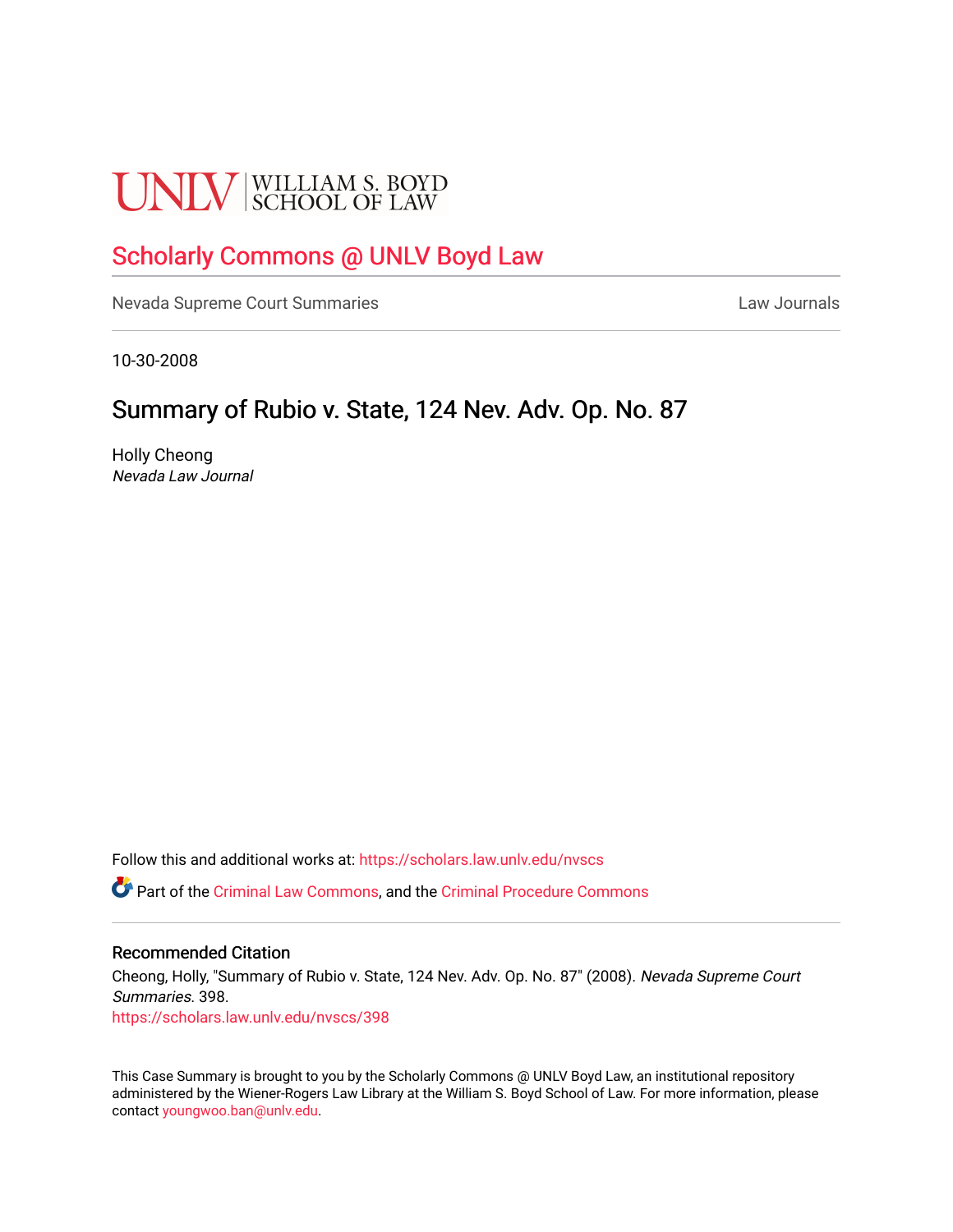# *Rubio v. State***, 124 Nev. Adv. Op. No. 87 (Oct. 30, 2008)[1](#page-1-0)**

# **CRIMINAL LAW – INEFFECTIVE ASSISTANCE OF COUNSEL**

#### **Summary**

 Appeal from a district court order denying relief for ineffective assistance in a criminal case resulting in deportation.

## **Disposition/Outcome**

 Affirmed the district court order denying relief for ineffective assistance by an interpreter but reversed and remanded the district court order denying relief for ineffective assistance by counsel.

#### **Factual and Procedural History**

 Rubio is a Mexican native that has resided in Las Vegas with her husband and four children as a lawful permanent resident of the United States since 1999. Two of her children have cerebral palsy and require special care. On September 29, 2005, she rearended her husband's car when she observed him driving the car in the company of another woman. Rubio was arrested and charged with one count of battery with the use of a deadly weapon.

 On February 13, 2006, Rubio met with her court-appointed public defender who presented her with a plea agreement written in English. Rubio is not fluent in English so Rubio met with a Spanish-language interpreter, who read the agreement to Rubio in Spanish. Rubio then signed the agreement, pleading guilty to the offense in exchange for a lesser sentence.

 The plea agreement included language explaining the possible immigration consequences. It also contained standard language indicating that she was signing the agreement voluntarily and that her attorney answered all her questions regarding the plea agreement to her satisfaction.

 Rubio told the district court that she understood that plea agreement, discussed the rights she was waiving with her attorney, had no questions, and had signed the agreement freely and voluntarily. The district court sentenced her to probation for up to three years and required, as a condition of probation, that Rubio comply with Immigration and Naturalization Service (INS) directives.

 After Rubio's conviction, she was taken into custody by Immigration and Customs Enforcement as an alien convicted of an aggravated felony.<sup>[2](#page-1-1)</sup> While the immigration court proceedings were pending, Rubio filed a motion in district court to withdraw her guilty plea, arguing that she entered the agreement involuntarily without effective assistance of counsel. In January 2007, Rubio was removed to Mexico.

 $\overline{a}$ 

<sup>&</sup>lt;sup>1</sup> By Holly Cheong

<span id="page-1-1"></span><span id="page-1-0"></span><sup>&</sup>lt;sup>2</sup> See 8 U.S.C. § 1227(a)(2)(A)(iii) (2006) which allows the INS to deport aliens convicted of aggravated felonies.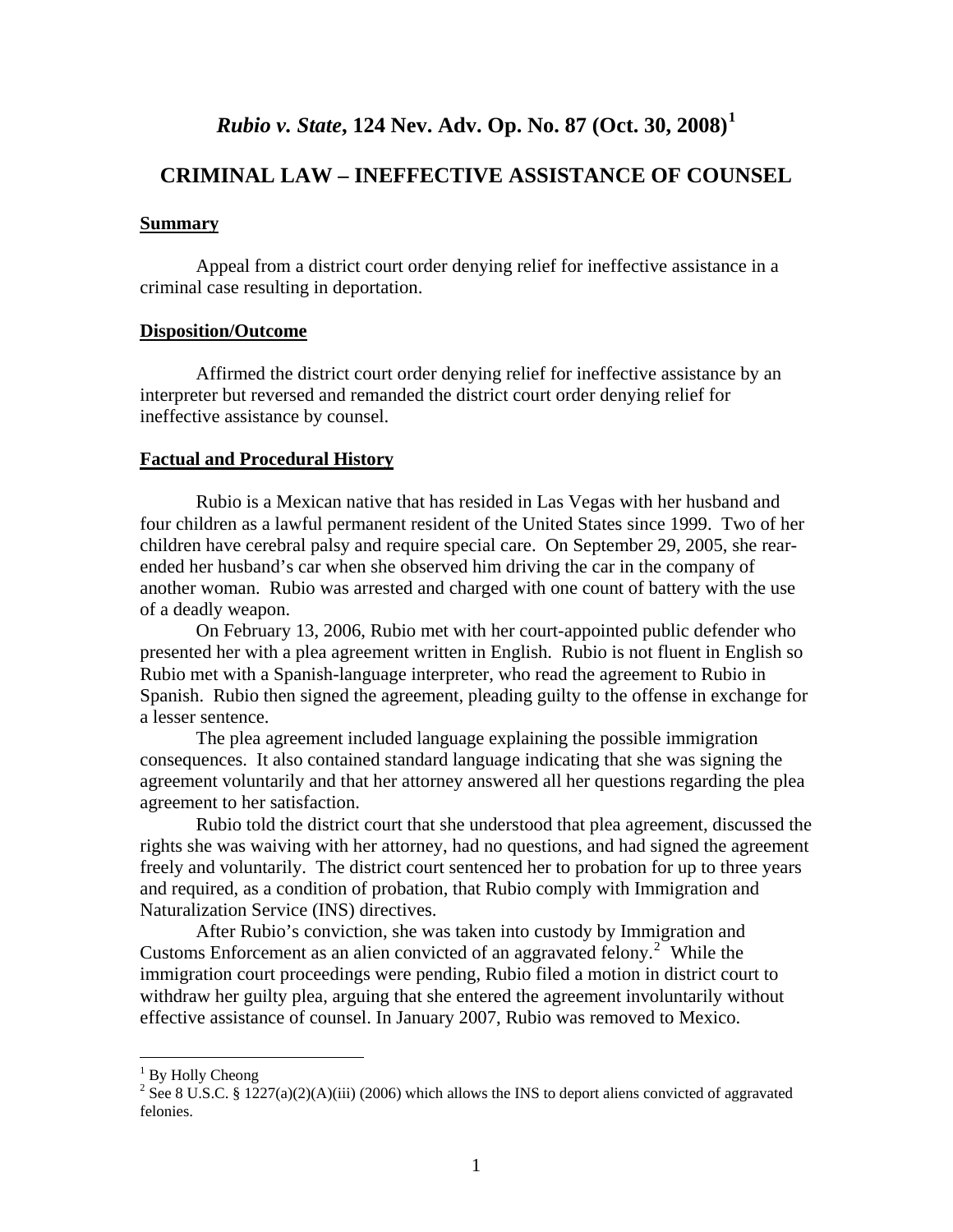In her affidavit supporting the motion, Rubio claimed that she never discussed the plea agreement with counsel and thought that the court interpreter would provide proper advice. According to Rubio, counsel referred her to the court interpreter and counsel was not present during the translation of the agreement. Also, Rubio claimed that the court interpreter did not interpret the entire document and when Rubio asked the interpreter about immigration consequences, the interpreter replied that Rubio should be fine as long as she has papers. Rubio claimed that she was rushed into signing the agreement and if she had been given the opportunity to discuss the agreement with counsel, she would not have signed the agreement. Rubio also included information regarding her children's special care needs in her affidavit.

 The district court denied the motion stating that the court had no control over the INS, Rubio knew that there were immigration consequences with accepting the plea agreement, and that an interpreter cannot provide ineffective assistance.

 In a *per curiam* decision, the court affirmed that an interpreter cannot provide ineffective assistance through affirmative misrepresentation but reversed and remanded the district court decision, requiring an evidentiary trial to consider Rubio's ineffective assistance of counsel claims.

#### **Discussion**

#### Standard of review

 The court discussed the standard of review, stating that a claim of ineffective assistance of counsel is a *de novo* review but deference will be given to the district court's factual findings unless they are clearly erroneous and not supported by substantial evidence.<sup>[3](#page-2-0)</sup> The court also discussed burden of proof, stating that the defendant bears the burden of proof to show, by a preponderance of the evidence, that "the plea was not entered knowingly or voluntarily."<sup>[4](#page-2-1)</sup> A guilty plea is entered into knowingly and voluntarily only if the defendant has "a full understanding of both the nature of the charges and the direct consequences arising from a plea of guilty."[5](#page-2-2) The district court must look beyond the hearing and evaluate the totality of the circumstances in order to make the determination.<sup>[6](#page-2-3)</sup> A motion to withdraw a guilty plea may be granted in order to correct a manifest injustice through ineffective assistance of counsel or "failure to adequately inform a defendant of the consequences of his plea."<sup>[7](#page-2-4)</sup>

<span id="page-2-0"></span> 3 Lader v. Warden, 120 P.3d 1164, 1166 (Nev. 2005) (citing Kirksey v. State, 923 P.2d 1102, 1107 (Nev. 1996)).

<span id="page-2-1"></span><sup>&</sup>lt;sup>4</sup> Foster v. State, 111 P.3d 1083, 1086 (Nev. 2005); Barajas v. State, 991 P.2d 474, 475 (Nev. 1999).

<sup>5</sup> Little v. Warden, 34 P.3d 540, 543 (Nev. 2001).

<span id="page-2-4"></span><span id="page-2-3"></span><span id="page-2-2"></span><sup>&</sup>lt;sup>6</sup> *Id.* at 544; *Barajas*, 991 P.2d at 475 (citing Bryant v. State, 721 P.2d 364, 368 (Nev. 1986)).<br><sup>7</sup> *Barajas*, 991 P.2d at 442; Paine v. State, 877 P.2d 1025, 1031 (Nev. 1994) *overruled on other grounds by* Leslie v. Warden, 59 P.3d 440, 445-46 (Nev. 2002). *See* NEV. REV. STAT. § 176.165 (governing a motion to withdraw a guilty plea); United States v. Signori, 844 F.2d 635, 638 (9th Cir. 1988).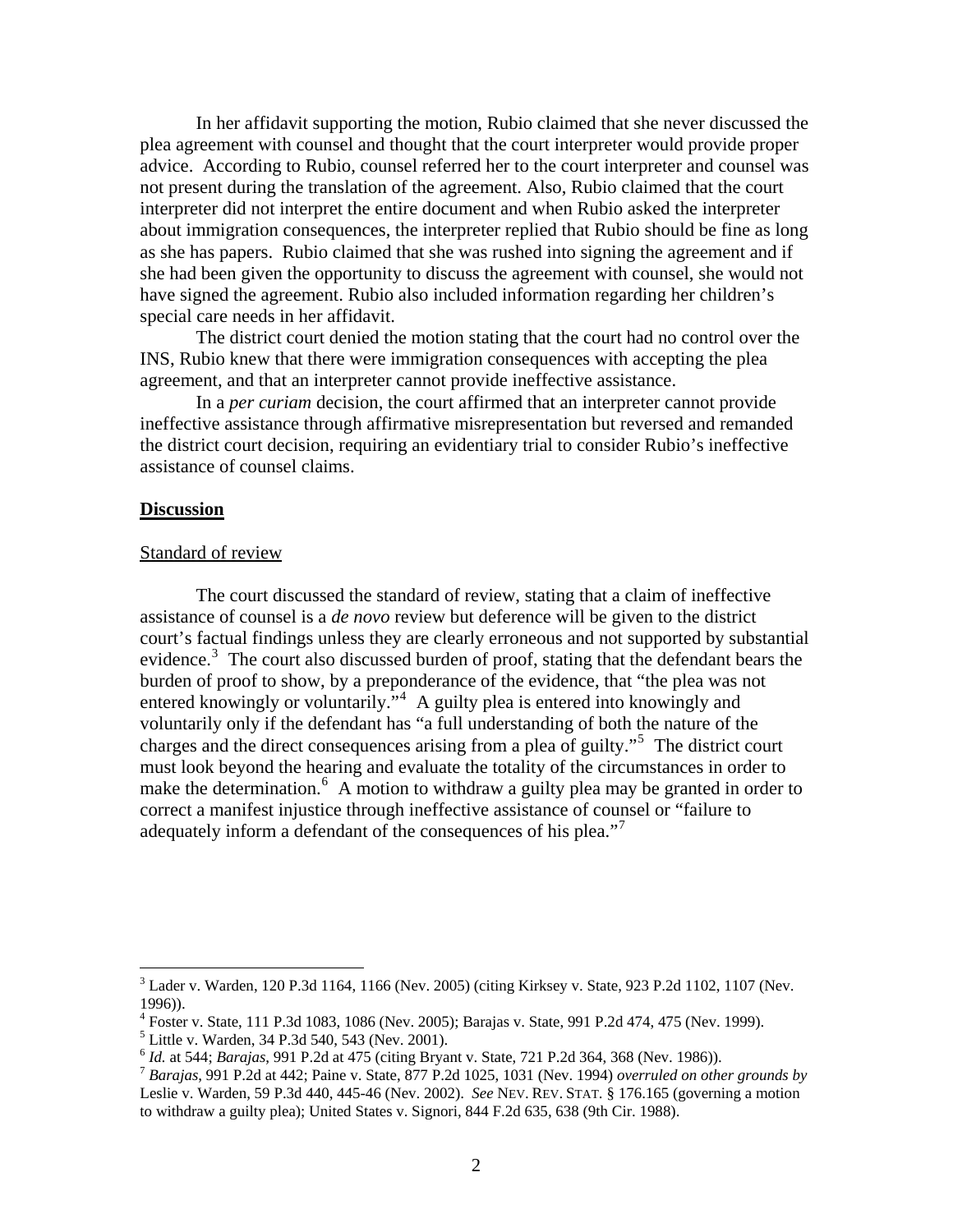### Ineffective assistance of counsel

 The court stated that effective assistance of counsel is guaranteed by the Sixth Amendment of the Constitution.<sup>[8](#page-3-0)</sup> The court also applied the two-prong *Strickland* test, which requires "that [her] counsel's performance fell below an objective standard of reasonableness and [the plaintiff] suffered prejudice as a result" in order to determine there was ineffective assistance of counsel.<sup>[9](#page-3-1)</sup>

# Deportation is collateral consequence, generally not affecting the validity of a guilty plea

 The court stated that immigration issues are collateral consequences of a guilty plea and do not affect the voluntariness of the plea.<sup>[10](#page-3-2)</sup> As a general rule, counsel's failure to inform the defendant of collateral consequences is not objectively unreasonable and, therefore, does not meet the first prong of the *Strickland* test for ineffective assistance.<sup>[11](#page-3-3)</sup> However, *Barajas* did not address the issue of affirmative misrepresentation of immigration issues. $^{12}$  $^{12}$  $^{12}$ 

# We adopt the affirmative misrepresentation exception to the collateral consequence rule

 Both the Second and Ninth Circuit Courts of Appeals have adopted an affirmative misrepresentation exception for deportation, holding that affirmative misrepresentation regarding immigration consequences may constitute ineffective assistance of counsel.<sup>[13](#page-3-5)</sup> The court found the reasoning of the Second and Ninth Circuit Courts of Appeals to be persuasive and adopted the affirmative misrepresentation exception to the collateral consequence rule. However, the court held that an evidentiary hearing is required invalidate a guilty plea for affirmative misrepresentation. The defendant still bears the burden to demonstrate affirmative misrepresentation, making counsel's performance unreasonable, and prejudice in order to meet both prongs of the *Strickland* test for ineffective assistance.

#### Rubio did not clearly establish affirmative misrepresentation

 However, the court declined to extend the affirmative misrepresentation rule to the facts in this case because the affirmative misrepresentation came from the interpreter,

 $\overline{a}$ 

<span id="page-3-0"></span> $8$  Larson v. State, 766 P.2d 261, 262 n.6 (Nev. 1988) (citing Turner v. State of Tenn., 858 F.2d 1201 (6th Cir. 1998), *vacated on other grounds*, 492 U.S. 902 (1989) ("[c]onstitution guarantees effective counsel when rejecting a plea offer"); McMann v. Richardson, 397 U.S. 759, 771 (1970) ("[c]onstitution guarantees effective counsel when accepting guilty plea")).

<sup>9</sup> Avery v. State, 129 P.3d 664, 669 (Nev. 2006) (citing Hill v. Lockhart, 474 U.S. 52, 59 (1985); Strickland

<span id="page-3-1"></span>v. Washington, 466 U.S. 668, 687-88 (1984); Kirksey v. State, 923 P.2d 1102, 1107 (Nev. 1996); Warden

v. Lyons, 683 P.2d 504 (Nev. 1984)).<br><sup>10</sup> Barajas, 991 P.2d at 475.

<span id="page-3-5"></span><span id="page-3-4"></span>

<span id="page-3-3"></span><span id="page-3-2"></span><sup>&</sup>lt;sup>11</sup> *Id.* at 476 (citing United States v. Banda, 1 F.3d 354, 356 (5th Cir. 1993)).<br><sup>12</sup> *Id.* at 476 n.1.<br><sup>13</sup> United States v. Kwan, 407 F.3d 1005, 1015-16 (9th Cir. 2005); United States v. Couto, 311 F.3d 179, 187 (2d Cir. 2002).